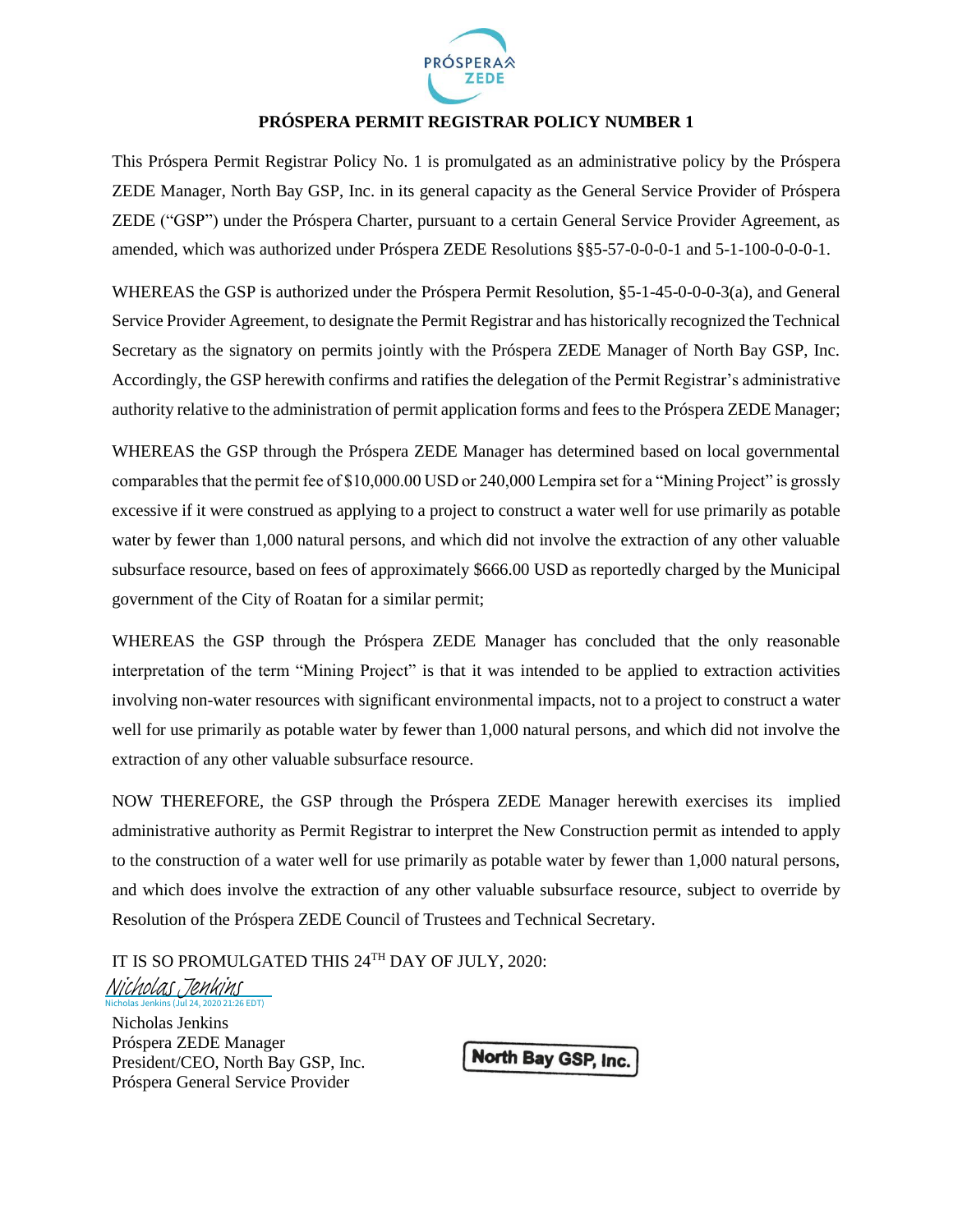

## **POLÍTICA DE REGISTRO DE PERMISOS DE PRÓSPERO NÚMERO 1**

Esta Política de Registro de Permiso Próspera No. 1 es promulgada como una política administrativa por el Próspera Gerente de ZEDE, North Bay GSP, Inc. en su capacidad general como Proveedor de Servicios Generales de Próspera ZEDE ("GSP") bajo la Carta Próspera, de conformidad con un cierto Acuerdo de Proveedor de Servicios Generales, como fue enmendado, el cual fue autorizado bajo las Resoluciones Próspera ZEDE §§5-57-0-0-0-1 y 5-1-100-0-0-0-1.

CONSIDERANDO que el GSP está autorizado bajo la Resolución de Permiso Próspera, §5-1-45-0-0-0-3(a), y el Acuerdo de Proveedor de Servicios Generales, para designar al Registrador de Permisos e históricamente ha reconocido al Secretario Técnico como el firmante de los permisos conjuntamente con el Gerente Próspera ZEDE de North Bay GSP, Inc. En consecuencia, el GSP confirma y ratifica la delegación de la autoridad administrativa del Registrador de Permisos relativa a la administración de los formularios de solicitud de permisos y los honorarios al Próspera Gerente de ZEDE;

CONSIDERANDO que el GSP a través del Próspera ZEDE Manager ha determinado en base a comparables del gobierno local que la tasa de permiso de 10.000 dólares.00 USD o 240.000 Lempira establecidos para un "Proyecto Minero" es groseramente excesivo si se interpreta que se aplica a un proyecto de construcción de un pozo de agua para su uso principalmente como agua potable por menos de 1.000 personas naturales, y que no implicó la extracción de ningún otro recurso valioso del subsuelo, basado en las tasas de aproximadamente 666,00 USD que, según se informa, cobra el gobierno municipal de la Ciudad de Roatán por un permiso similar;

CONSIDERANDO que el GSP, a través del Próspera Gerente de ZEDE, ha llegado a la conclusión de que la única interpretación razonable del término "Proyecto Minero" es que estaba destinado a aplicarse a las actividades de extracción que implican recursos no hídricos con importantes impactos ambientales, no a un proyecto de construcción de un pozo de agua para su uso principalmente como agua potable por menos de 1.000 personas naturales, y que no implicaba la extracción de ningún otro recurso valioso del subsuelo.

Por consiguiente, el GSP, a través del Próspera Administrador de la ZEDE, ejerce por la presente su autoridad administrativa implícita como Registrador de Permisos para interpretar el permiso de Nueva Construcción como aplicable a la construcción de un pozo de agua para su uso principalmente como agua potable por menos de 1.000 personas físicas, y que implica la extracción de cualquier otro recurso valioso del subsuelo, sujeto a la anulación por Resolución del Próspera Consejo de Administración y Secretario Técnico de la ZEDE.

SE PROMULGA ESTE 24 DE JULIO DE 2020:

#### 21:26 EDT) [Nicholas Jenkins](https://eu1.documents.adobe.com/verifier?tx=CBJCHBCAABAAcg8UH_SNGTvGp4sBALCXqH91UMYFdOZs)

Nicholas Jenkins Próspera Gerente de ZEDE Presidente/CEO, North Bay GSP, Inc. Próspera Proveedor de servicios generales

North Bay GSP, Inc.